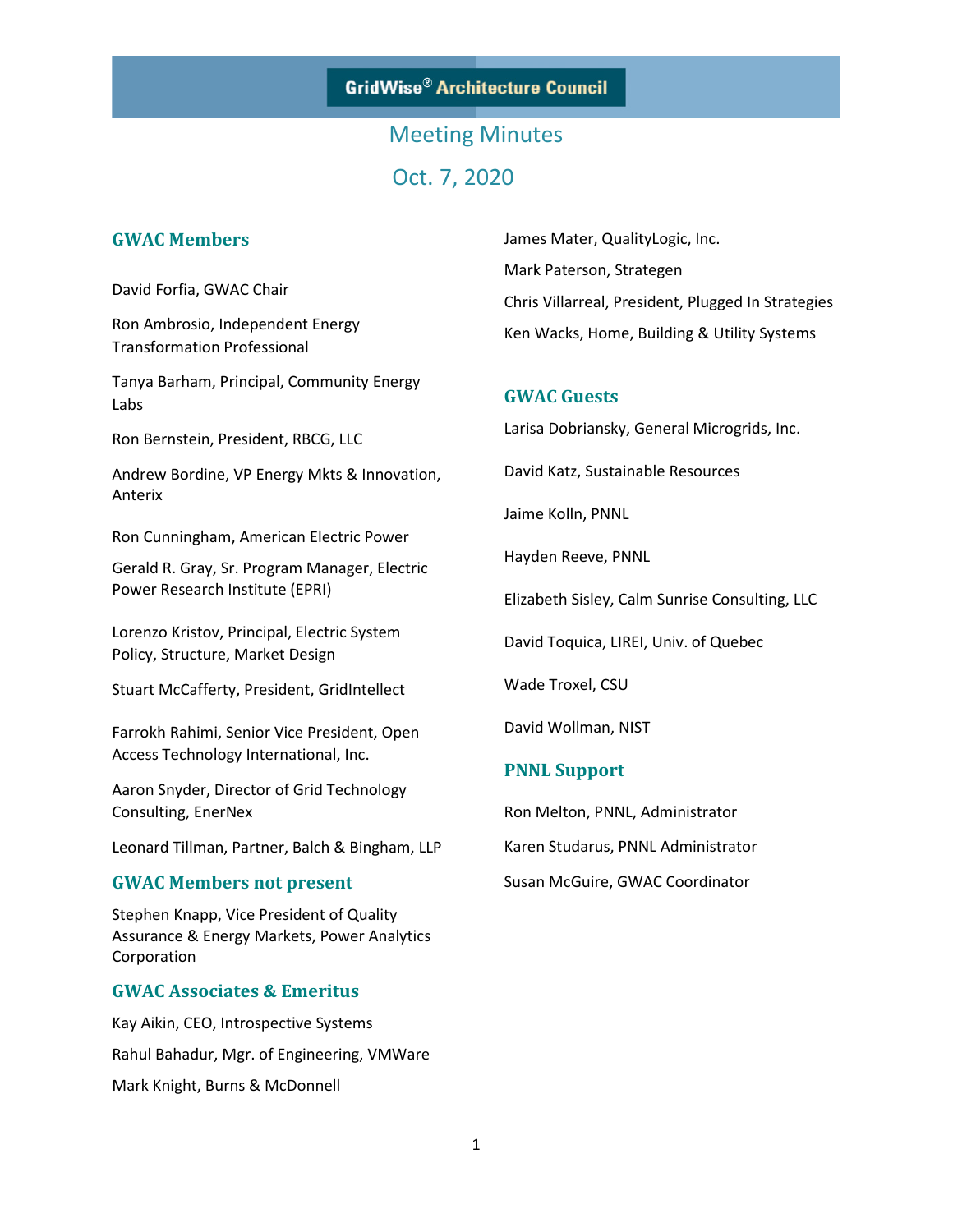### Meeting Minutes Oct. 7, 2020

#### **GWAC Administration**

Karen Studarus opened the GWAC business meeting portion of the Virtual Fall meeting at approximately 2:45pm. She introduced herself as the new GWAC Administrator and noted that she is a Power Systems Engineer.

GWAC Chair David Forfia asked for a motion to approve the September meeting minutes. Gerald Gray gave the motion to approve the minutes and Farrokh Rahimi seconded the motion. There were no objections and the minutes were approved.

Karen asked Stuart McCafferty for more information about his proposal for a guest speaker at the November GWAC meeting. Stuart has invited Michelle James, Vice President of CTIA, a wireless industry consortia to speak to the GWAC. He noted that Michelle established CTIA's Smart Cities Business & Technology working group.

Karen reviewed the upcoming conference and events and asked the GWAC to help keep us informed of upcoming meetings that are relevant to the GWAC, particularly considering the many changes due to the COVID pandemic.

## **Conferences and Events**

(Bold = GWAC speakers, blue = complete since last GWAC meeting)

- 2020 TE Theory Workshop, hosted by Don Hammerstrom, PNNL Sept. 14, 16, 17 -Virtual Workshop 2 on Resilience will combine with the Sept. GWAC Monthly Meeting
- SEPA Working Groups Meeting, September 22 24, 2020, Virtual
- GWAC Fall (formerly F2F) Meeting, October 7 8, 2020, Virtual TODAY
- ELLE PES T&D Power Forward 2020, Chicago, October 12 15, 2020 (cancelled)
- IEEE (GWAC) TESC 2020, Virtual December 8 10, 2020
- AHR Expo 2021, Chicago, IL, January 25 27, 2021
- IEEE ISGT 2021, Washington, DC, February 15 18, 2021 now Virtual
- IEEE PES General Meeting 2021, July 25-29, 2021 Washington, DC
- Solar Power International (SPI) Sept. 14 Oct. 27 (SPIE affiliated)
- NCEP (NARUC) Virtual Meeting week of Dec. 7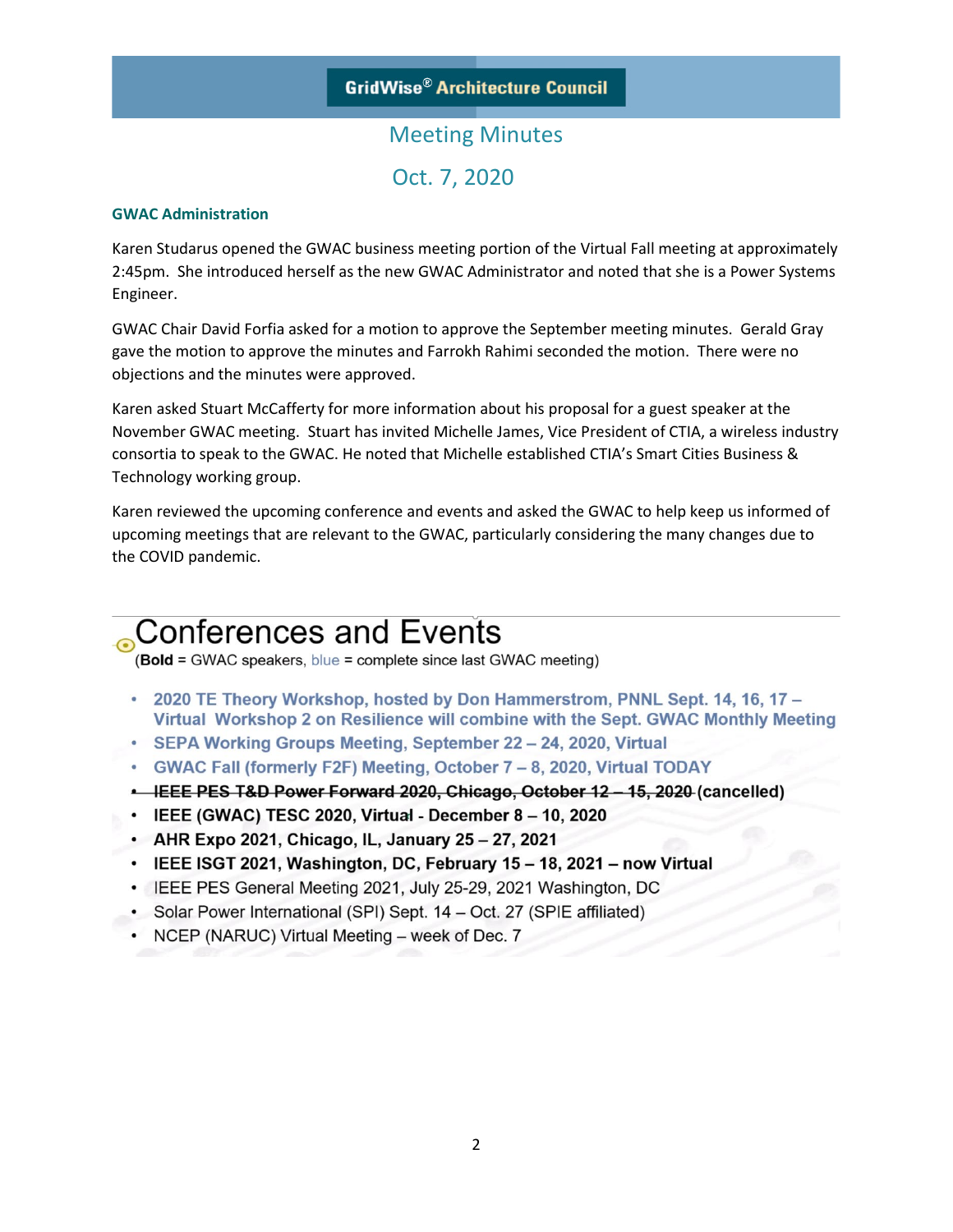### **GridWise® Architecture Council**

### Meeting Minutes Oct. 7, 2020

#### **TESC2020**

Karen gave the group a summary of planning activities for TESC2020 and noted that planning is continuing. Farrokh Rahimi noted that papers and panel abstracts have been reviewed.

A Keynote presentation will be given by Chris Irwin, DOE, Erika Gupta, DOE and Alejandro Moreno, DOE. The title of the presentation is, "Communities of Profit VS Communities of Purpose … and other Grid Myths."

The conference registration link will be online very soon, and an announcement will go out.

The IEEE social media coordinator is working with TESC 2020 organizers to help promote the meeting through social media channels. She asked that GWAC members help by sharing these links.

David Forfia asked about the sponsorship prospectus. Karen replied that a draft has been created and it is expected to go out very soon.

| <b>GRÍDWISE</b>                                  |                                |                                                                                                |                                                   |                                             |               |
|--------------------------------------------------|--------------------------------|------------------------------------------------------------------------------------------------|---------------------------------------------------|---------------------------------------------|---------------|
| $\bullet$                                        |                                |                                                                                                | <b>TESC2020 - Session Schedule and Moderators</b> |                                             |               |
|                                                  |                                | Pre-Conference Tutorials - Monday December 7, 2020                                             |                                                   |                                             |               |
| Session 1                                        |                                | Session 2                                                                                      |                                                   |                                             |               |
| 8am-10am Pacific Time                            | 11am-1pm Eastern               | 12-2pm Pacific                                                                                 | 3-5pm Eastern                                     |                                             |               |
| Tutorial Part 1: Transactive Energy Fundamentals |                                | Tutorial Part 2: Grid Architecture Fundamentals                                                |                                                   |                                             |               |
|                                                  |                                | Conference Day 1 - Tuesday December 8, 2020                                                    |                                                   |                                             |               |
| Session 1                                        |                                | Session 2                                                                                      |                                                   | Session 3                                   |               |
| 8am-10am Pacific                                 | (11am-1pm Eastern) 10:30-12 PT |                                                                                                | $(1:30-3pm ET)$                                   | 12:30-2 PT                                  | $(3:30-5 ET)$ |
| Welcome + DOE Keynote Pai 60 minutes             |                                | Drivers of Change Panel and Workshop                                                           |                                                   | System Design and Architecture Panel and \  |               |
| <b>GWAC Foundational Session 55 minutes</b>      |                                | Cunningham/Forfia                                                                              |                                                   | Gray/Bernstein                              |               |
|                                                  |                                | Conference Day 2 - Wednesday December 9, 2020                                                  |                                                   |                                             |               |
| Session 1                                        |                                | Session 2                                                                                      |                                                   | Session 3                                   |               |
| 8am-9:30 Pacific                                 | $(11-12:30 ET)$                | 10am - 11:30 Pacific                                                                           | $(1pm-2:30 ET)$                                   | noon-2 Pacific                              | $(3-5 ET)$    |
| Implementation Examples Panel and Workshop       |                                | Business Models and Value Realization Panel and Workshol Virtual Poster Session with Live Chat |                                                   |                                             |               |
| Snyder / McCafferty                              |                                | Bordine/Tillman                                                                                |                                                   |                                             |               |
|                                                  |                                |                                                                                                |                                                   |                                             |               |
|                                                  |                                | Conference Day 3 - Thursday December 10, 2020                                                  |                                                   |                                             |               |
| Session 1                                        |                                | Session 2                                                                                      |                                                   | Session 3                                   |               |
| 8am-9:30 am Pacific                              | 11-12:30 Eastern               | 10-11:30 AM                                                                                    | 1-2:30pm Eastern                                  | <b>12-2PM ET</b>                            |               |
| <b>Resilience Panel and Workshop</b>             |                                | Regulatory and Policy Panel and Workshop                                                       |                                                   | Visions for Participation Panel and Worksho |               |
| Ambrosio/Melton                                  |                                | Aikin/Kristov                                                                                  |                                                   | Barham/Kristov                              |               |
|                                                  |                                |                                                                                                |                                                   | <b>Conference Closing Session</b>           |               |
|                                                  |                                |                                                                                                |                                                   |                                             | 11            |
|                                                  |                                |                                                                                                |                                                   |                                             |               |